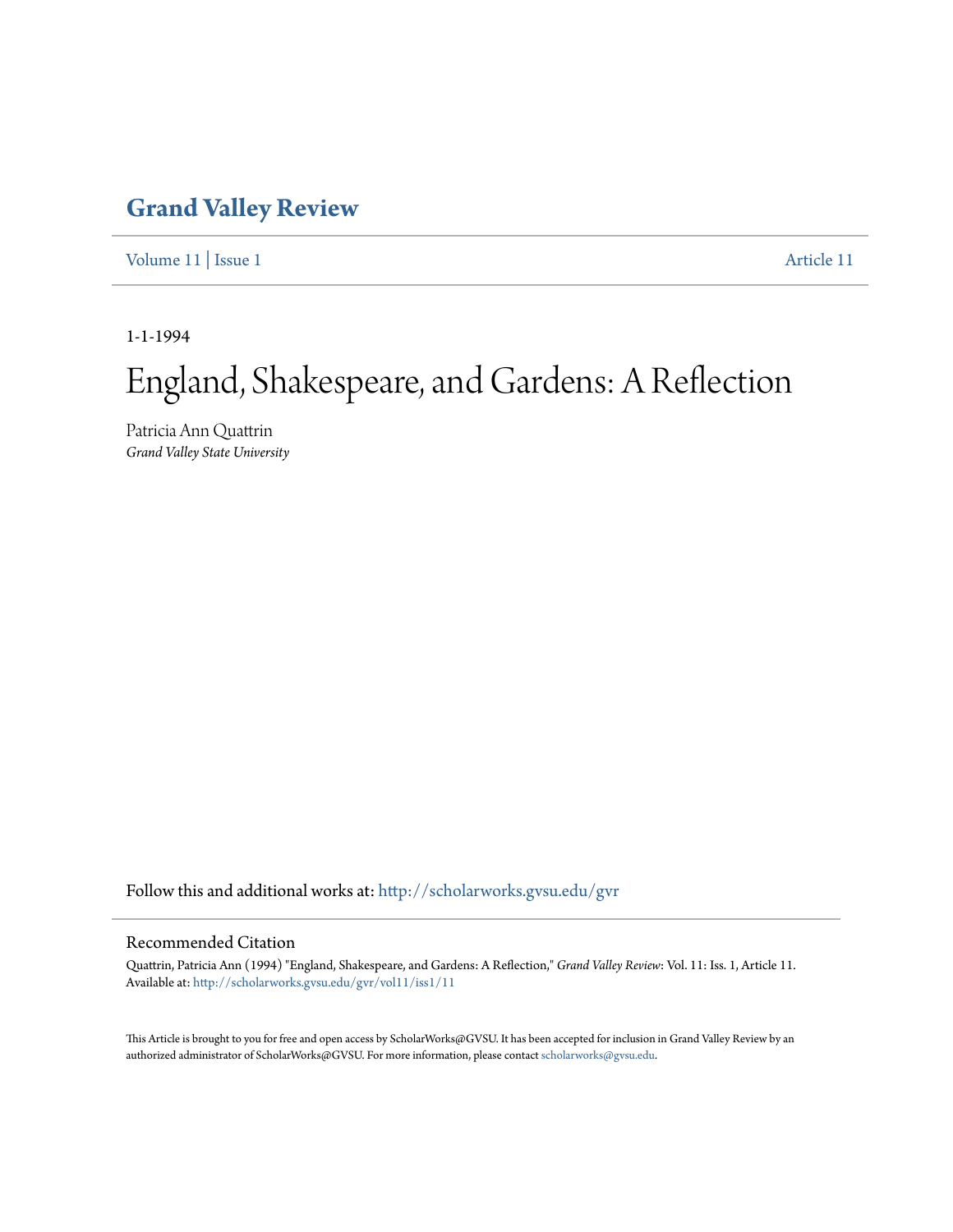## **ENGLAND, SHAKESPEARE, AND GARDENS A REFLECTION**

### *Patricia Ann Quattrin*

Gazing out the window of the Brit-Rail train as it sped from Kings Court station toward Leeds, I was immediately taken by the size and. colors of the flowers springing up from the postagestamp yards in front of British homes. From city to country, yard after yard, magnificent roses in hues of red and pink and yellow stretched toward the sun, while smaller flowers of various colors shared the little patches of earth allotted to them all. Later, as I walked the streets of Leeds, a large manufacturing town of about two million people, a city of coal mmes and soot-filled factories, 1 was again amazed at the profusion of king-size, carefully cultivated flowers bulging out of very tiny lawns. "Away before me to sweet beds of flowers," I recalled from Twelfth Night. Is it any wonder that Shakespeare, with the poet's powers of observation and sympathy, would choose to convey in phrase and epithet this enchanting natural beauty that he saw around him?

1 had come to England for professional purposes, to present a paper and to chair a session at the International Medieval Congress being held at the University of Leeds. Although a teacher of Early British Literature, I was making my first visit to this history-laden country. Familiar as I was with Shakespeare's feelings for gardens and pastoral scenes, having read all of his plays as well as taught a few, I was unprepared for the splendor and beauty that bespoke the English landscape. The British people produce gardens of great charm and beauty.

When my conference ended, I traveled southwest into the Midlands to take in the countryside, particularly the Malvern Hills area, the setting for the Middle Engl!sh poem, Piers Plowman, which was the subject of my conference paper. The rolling meadows, dotted with well-marked farmlands and grazing sheep and cows, were as picturesque as any travel guide could portray, and I was continually impressed by how neatly well-groomed and meticulously clean these people kept the lands. What pastoral peoples these English be, I thought. The occasional forest brimmed with color as the wildflowers stood their ground among the woodbine and greenwood trees: Even the rivers and streams, which most often led either into or out of monastic ruins, were crystal clear, begging to refresh the weary traveler. Before returning to London, where I would spend my remaining few days poring over Medieval manuscripts in the British Library, I stopped at Stratford-Upon-Avon to see Shakespeare's Coriolanus, a play that I had never seen performed. "You must visit Anne Hathaway's cottage and Shakespeare's birthplace," I was told. And so I did.

The farmhouse where Shakespeare's wife, Anne Hathaway, lived before their marriage dates from at least the fifteenth century, if not earlier. Its thatched roof and walls of timber-framing depict with much charm the Elizabethan farmhouse. In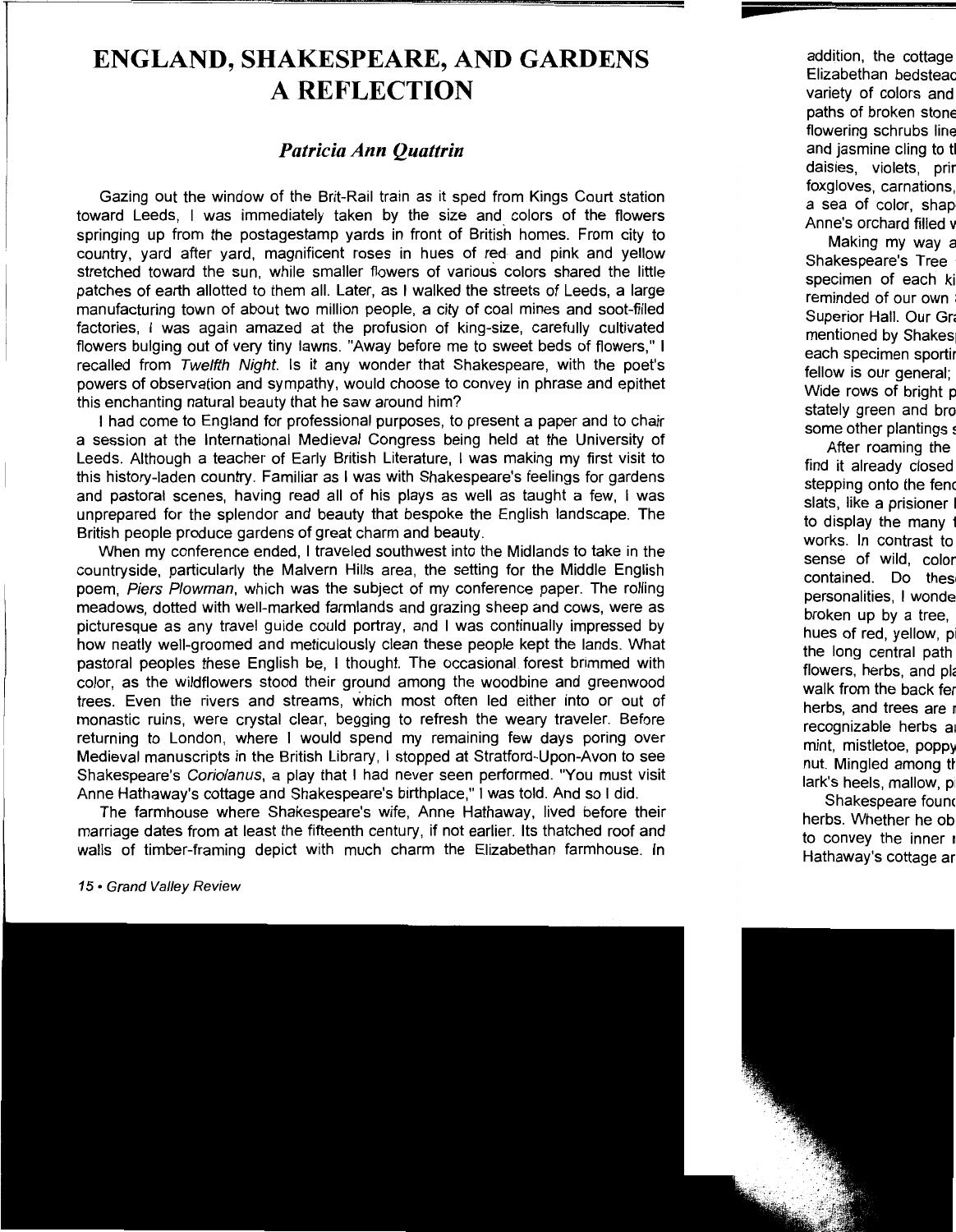addition, the cottage contains well preserved original Hathaway furniture and an Elizabethan bedstead. But it was the gardens that most attracted me. An infinite variety of colors and fragrances infused my senses, as I walked the roughly laid paths of broken stone that weaved around the house and the grounds. Hedges and flowering schrubs line the entrance path; red and white roses, perennial posy peas, and jasmine cling to the cottage walls. Close upon this greenery, a medley of oxlips, daisies, violets, primroses, columbines, pinks and milk thistles, hollyhocks, foxgloves, carnations, cowslips, daffodils, and crown imperial crowd together to form a sea of color, shape, and smell. Beyond this indescribably beautiful array lies Anne's orchard filled with aged fruit trees and more wild flowers.

Making my way around the house and through the coach park, I came upon Shakespeare's Tree Garden which, according to the entrance plaque, displays a specimen of each kind of tree mentioned in the works of Shakespeare. I was reminded of our own Shakespeare Garden taking shape so beautifully outside Lake Superior Hall. Our Grand Valley Garden attempts to duplicate a variety of the plants mentioned by Shakespeare. This Tree Garden offers informal groupings of the trees, each specimen sporting a plaque with an appropriate quotation, such as "The worthy fellow is our general; he's the rock, I the oak, not to be wind-shaken" (Coriolanus). Wide rows of bright pink azalea bushes border the walkway, as if to dramatize the stately green and brown of the oak, cedar, lime, hawthorn, silver birch, and thirtysome other plantings scattered about in groups, as if guests at a backyard picnic.

After roaming the Hathaway Gardens, I arrived at Shakespeare's Birthplace to find it already closed for the day. Walking around to the rear of the building and stepping onto the fence ledge, I stretched my neck and peered through the wooden slats, like a prisioner hoping for a glimpse of daylight. This garden, too, is designed to display the many trees, plants, herbs and flowers mentioned in Shakespeare's works. In contrast to Anne's Garden, where flower crowds upon flower, giving a sense of wild, colorful overgrowth, Shakespeare's garden appeared trim and contained. Do these different gardens reflect their namesake's individual personalities, I wondered. The expanse of lawn that lay in front of me, occasionally broken up by a tree, gave the impression of spaciousness and dignity. Flowers in hues of red, yellow, pink, white, and violet border the sides of the house as well as the long central path that approaches it through the garden area. A wide bed of flowers, herbs, and plants in different sizes and colors stretches on either side of the walk from the back fence to the house Over 138 different varieties of flowers, plants, herbs, and trees are represented in the Birthplace Garden. Among the more easily recognizable herbs and flowers are bachelors buttons, daisies, honeysuckle, ivy, mint, mistletoe, poppy, rye, and strawberry, as well as trees of apple, cherry, and nut. Mingled among these are less easily recognizable varieties, such as aconitum, lark's heels, mallow, pig nut, and medlar.

Shakespeare found meaning in even the most ordinary flowers, trees, plants, and herbs. Whether he observed them in meadow, hedgerow, wood, or garden, he tried to convey the inner meaning and mystery of their natural beauty. Clearly, Anne Hathaway's cottage and Shakespeare's Birthplace, as well as the quaint market-town